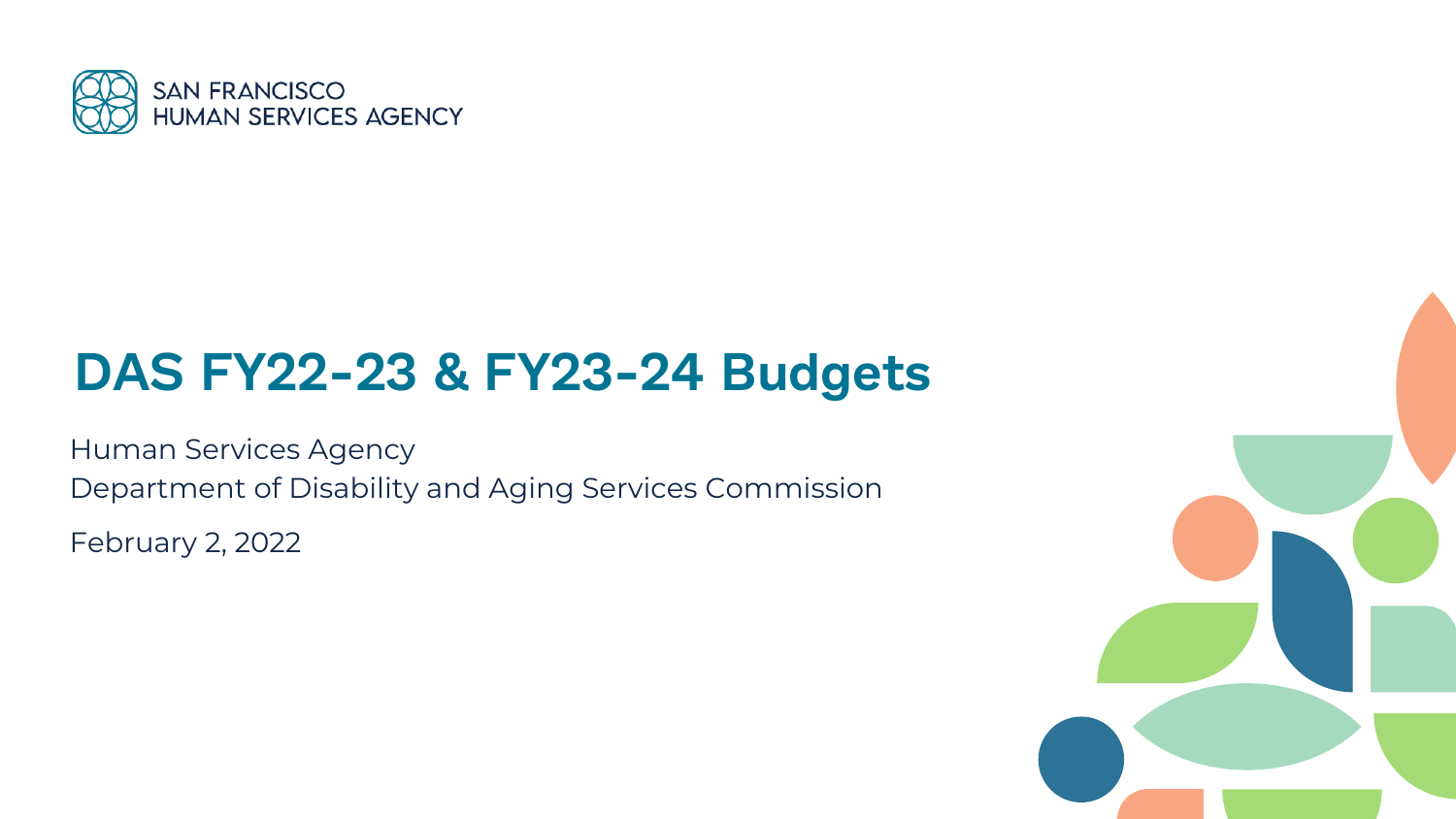### **Budget Process**

### **Mayor's Budget**

• Due to projected Citywide budget surplus, departments **not** asked to make any cuts in FYs 2022-23 / 2023-24

### **State Budget**

- Increases in 1991 and 2011 Realignment revenues
- Funding for age expansion in Adult Protective Services (APS)
- Extension and augmentation of APS Home Safe pilot
- CalFresh, Medi-Cal and CalWORKs allocations remain high given State caseload projections; IHSS administration slow, steady growth

#### **Supplemental Appropriation Request for FY 2021-22**

• Budget enhancements for APS are annualizations of supplemental funding request to implement State guidance in current year

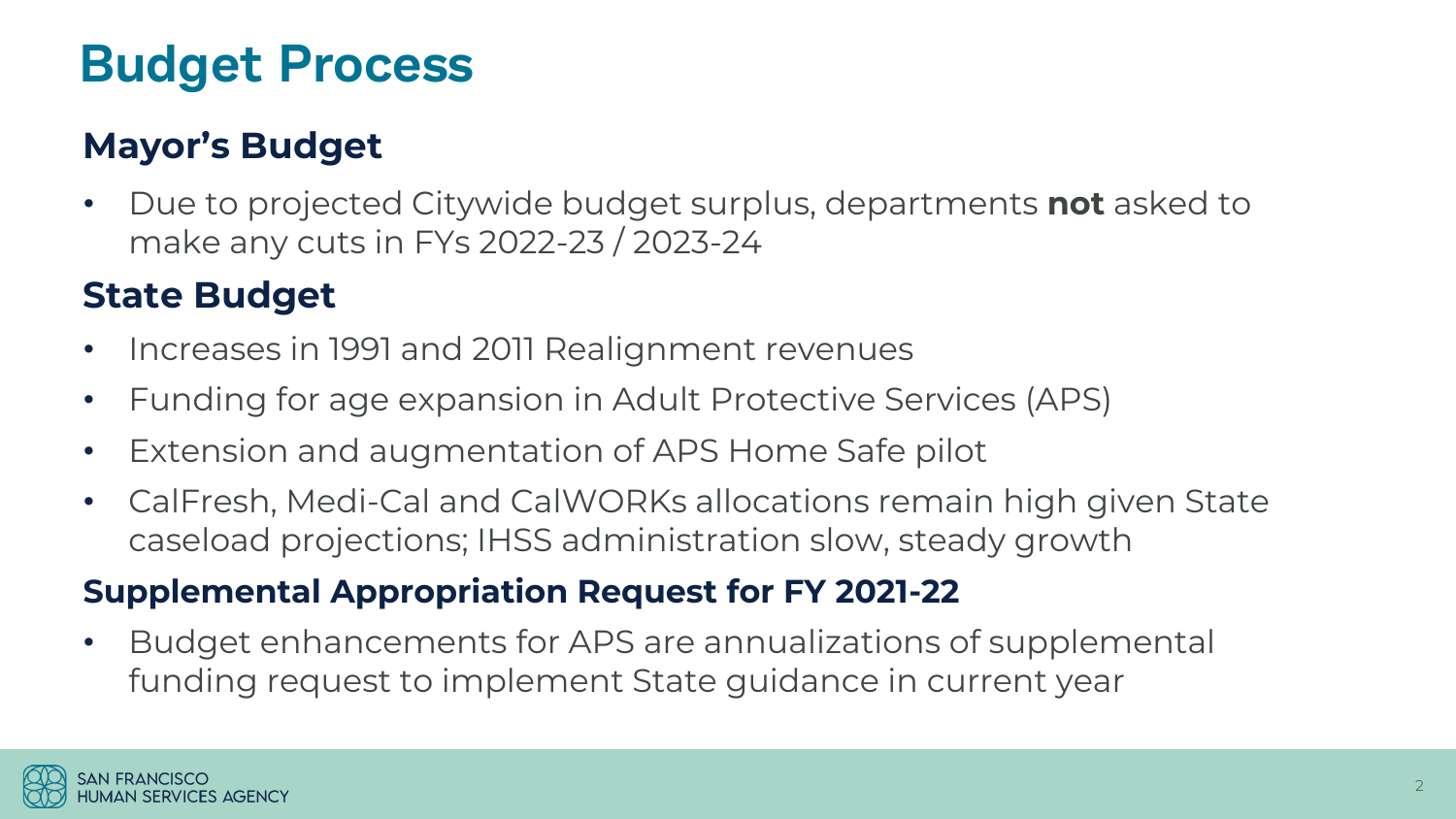#### **DAS FY21-22 Original Budget by Program \$455.2M**

#### **DAS FY22-23 Proposed Budget by Program \$452M**

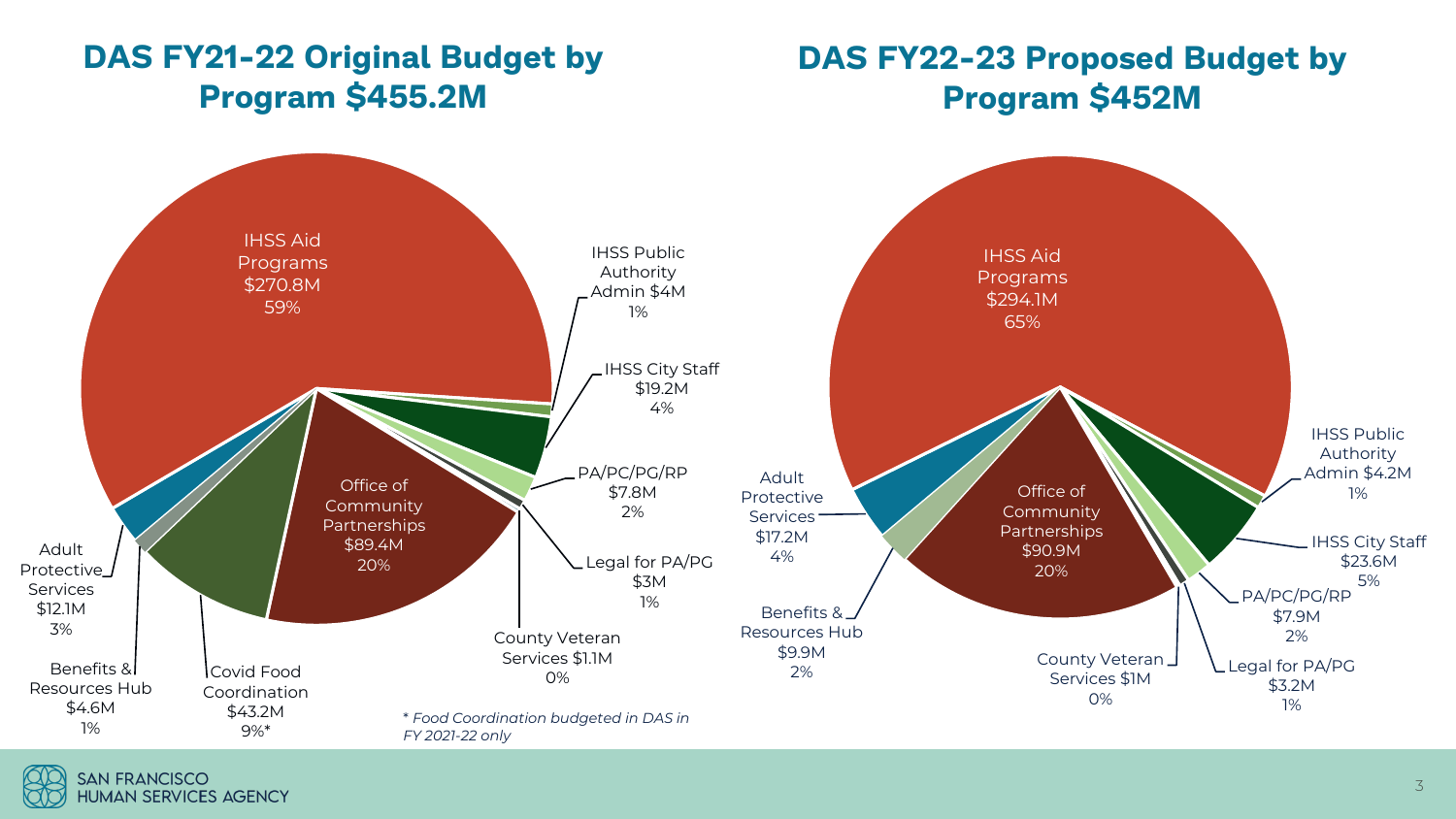#### **DAS FY21-22 Original Budget by Sources \$455.2M**

#### **DAS FY22-23 Proposed Budget By Sources \$452M**





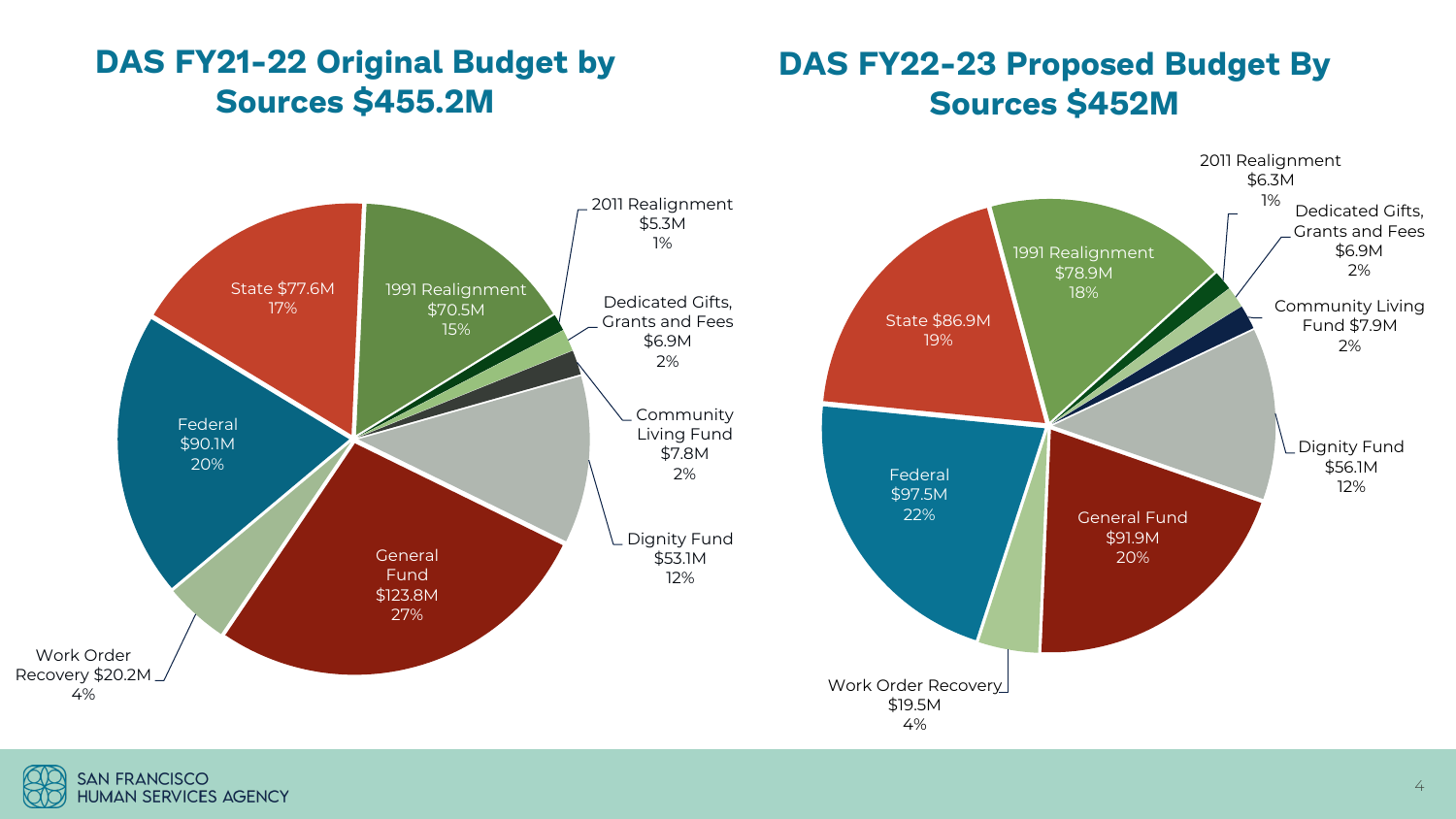#### **FY21-22 Original DAS Budget by Category \$455.2M**

#### **DAS FY22-23 Proposed Budget by Category \$452M**





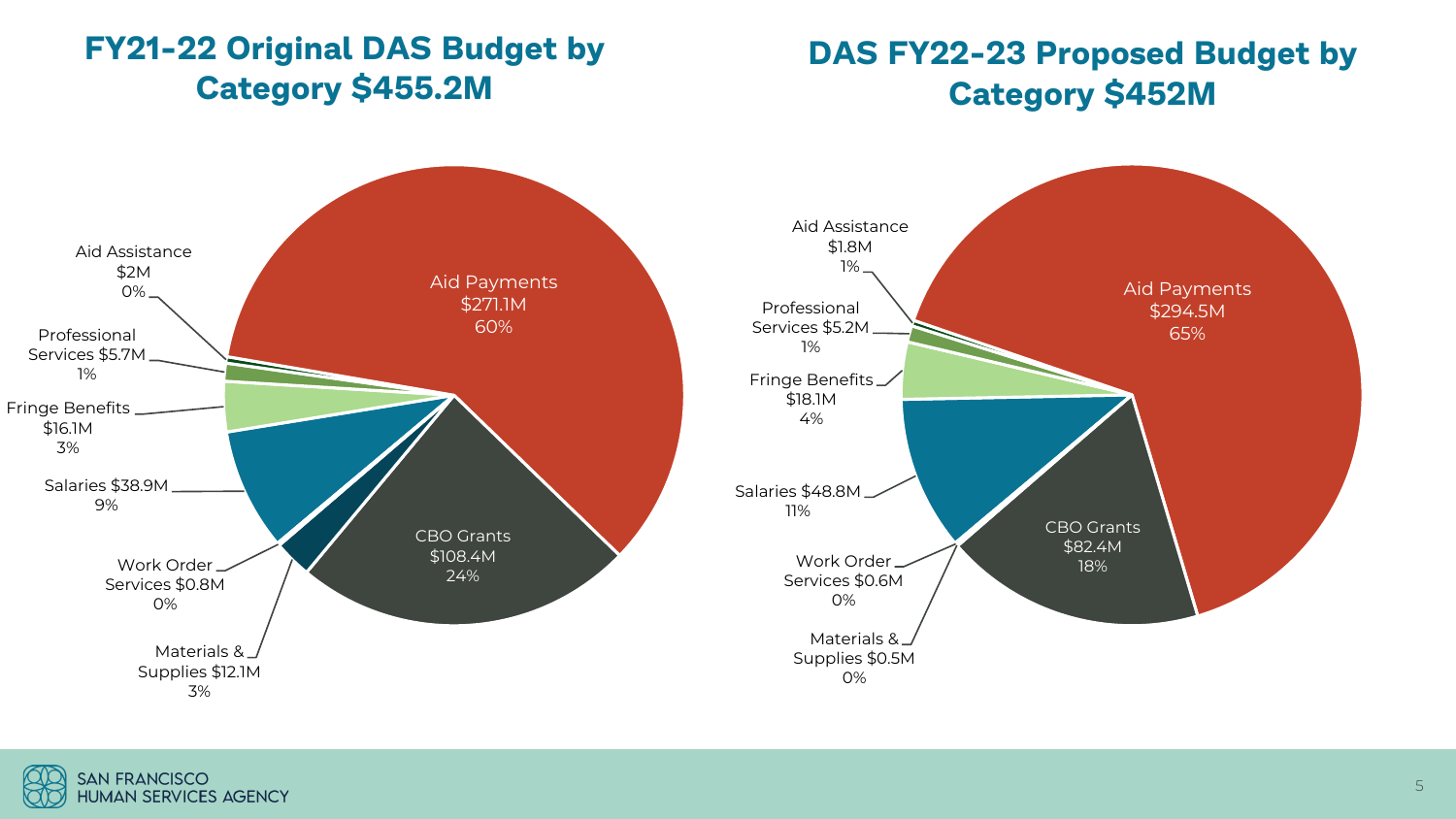### **IHSS**

- The City's MOE is projected to be \$153.5 M in FY21-22
	- Assuming proposed wage increases can be implemented, it will grow:
		- +\$14.2 M in FY 22-23 to \$167.7 M
		- +\$10.8 M in FY 23-24 to \$178.5 M
- Wage growth starting July 2023 is based on Consumer Price Index estimates

|                    | <b>July 1, 2021</b> | <b>July 1, 2022</b> | <b>July 1, 2023</b> | <b>July 1, 2024</b> |
|--------------------|---------------------|---------------------|---------------------|---------------------|
| <b>IHSS Worker</b> | \$18.00 per         | \$18.75 per         | \$19.33 per         | \$19.93 per         |
| Wage               | hour                | hour                | hour                | hour                |

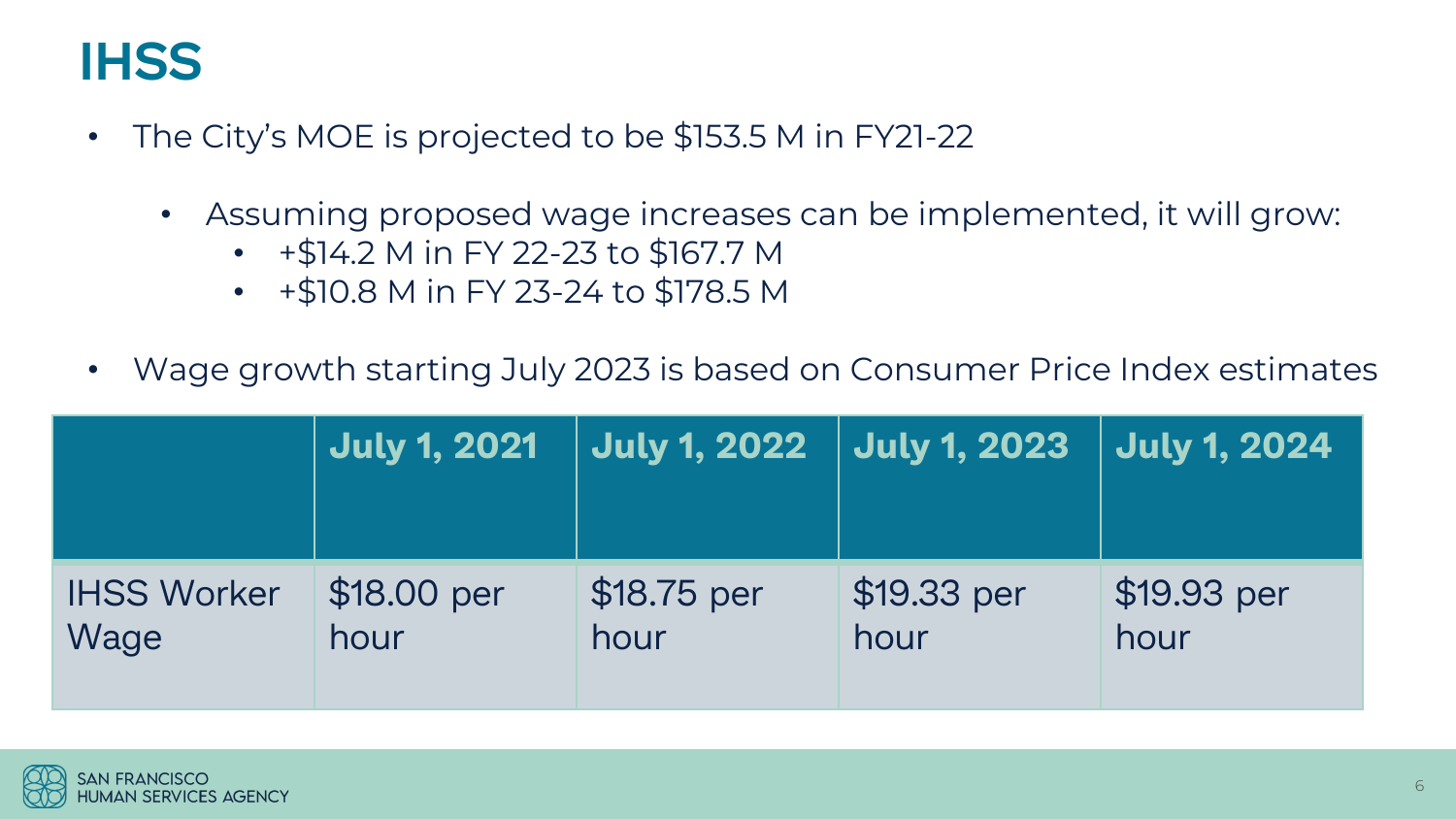# **Dignity Fund**

- Assuming City's budget projections hold, \$3 M in growth funding will be added each year in FYs 2022-23 and 2023-24
	- Allocation plan for new  $$3$  M in FY 2022-23 under development
- Currently engaged on second Dignity Fund Community Needs Assessment (CNA)
- Results of the CNA will inform the next Dignity Fund Services and Allocation Plan (SAP) - to be completed in FY 2023-24 – which will guide deployment of funding for the following 4 years

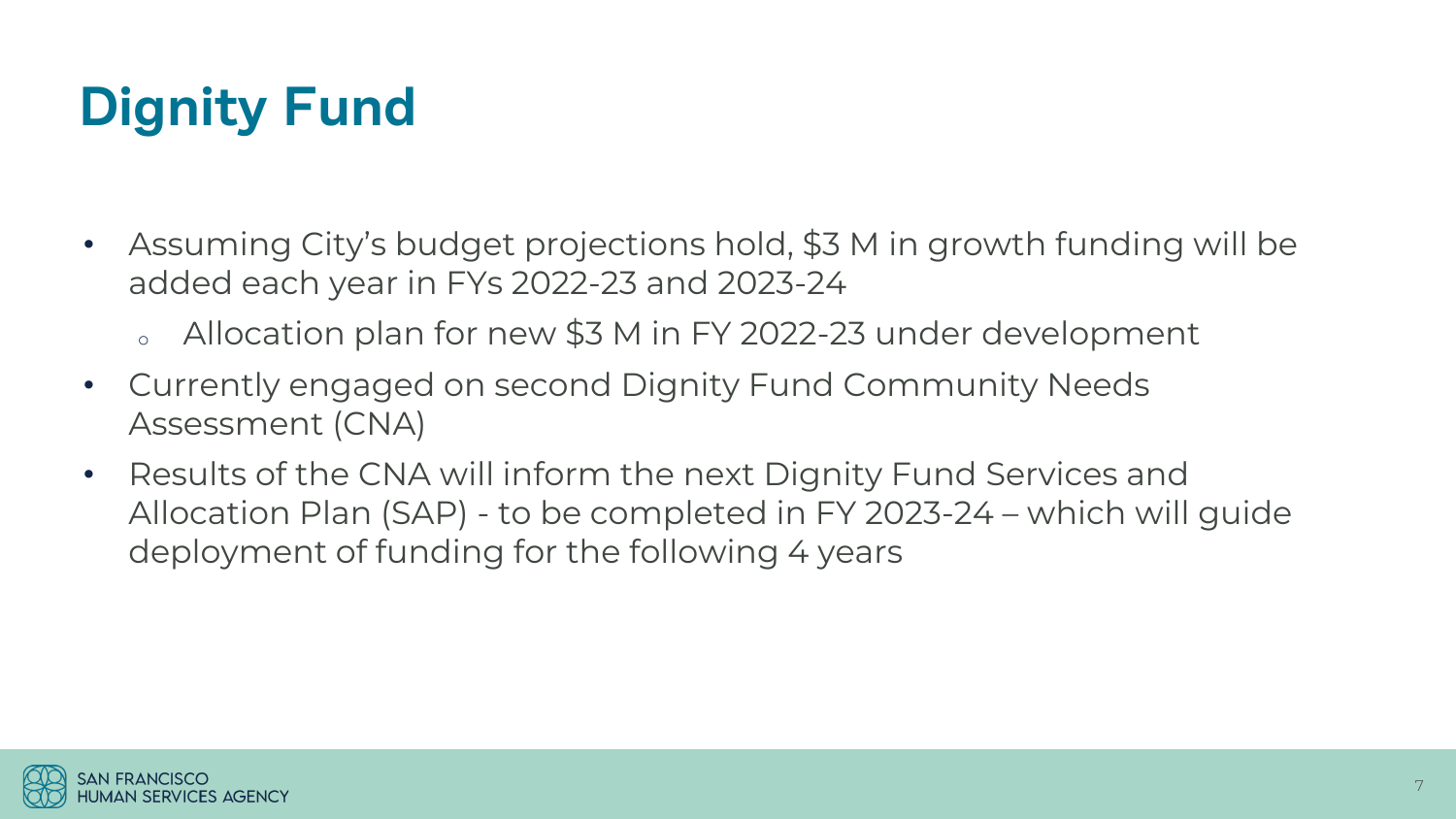# **APS Expansion**

- New State legislation extends APS eligibility to older adults aged 60-64 and individuals experiencing homelessness on Jan 1, 2022
- Also requests that APS programs provide longer-term case management for complex cases
- San Francisco's APS responds to 7,000 reports of abuse and neglect annually; projects 1,200 new reports due to change in mandates
- 16 new positions were requested in the supplemental for FY 2021-22 in APS to support estimated caseload growth
	- o 8 new 2940 Protective Service Workers, 2 new 2944 Protective Services Supervisors
	- o 2 new 2904 Human Services Technicians, 1 new 2918 Social Worker
	- o 1 new 0923 Manager II, 1 new 1406 Senior Clerk, 1 new 1823 Senior Admin Analyst
- Total cost in FY 2022-23 estimated at \$2.8 M, all of which is financed through Federal and State revenue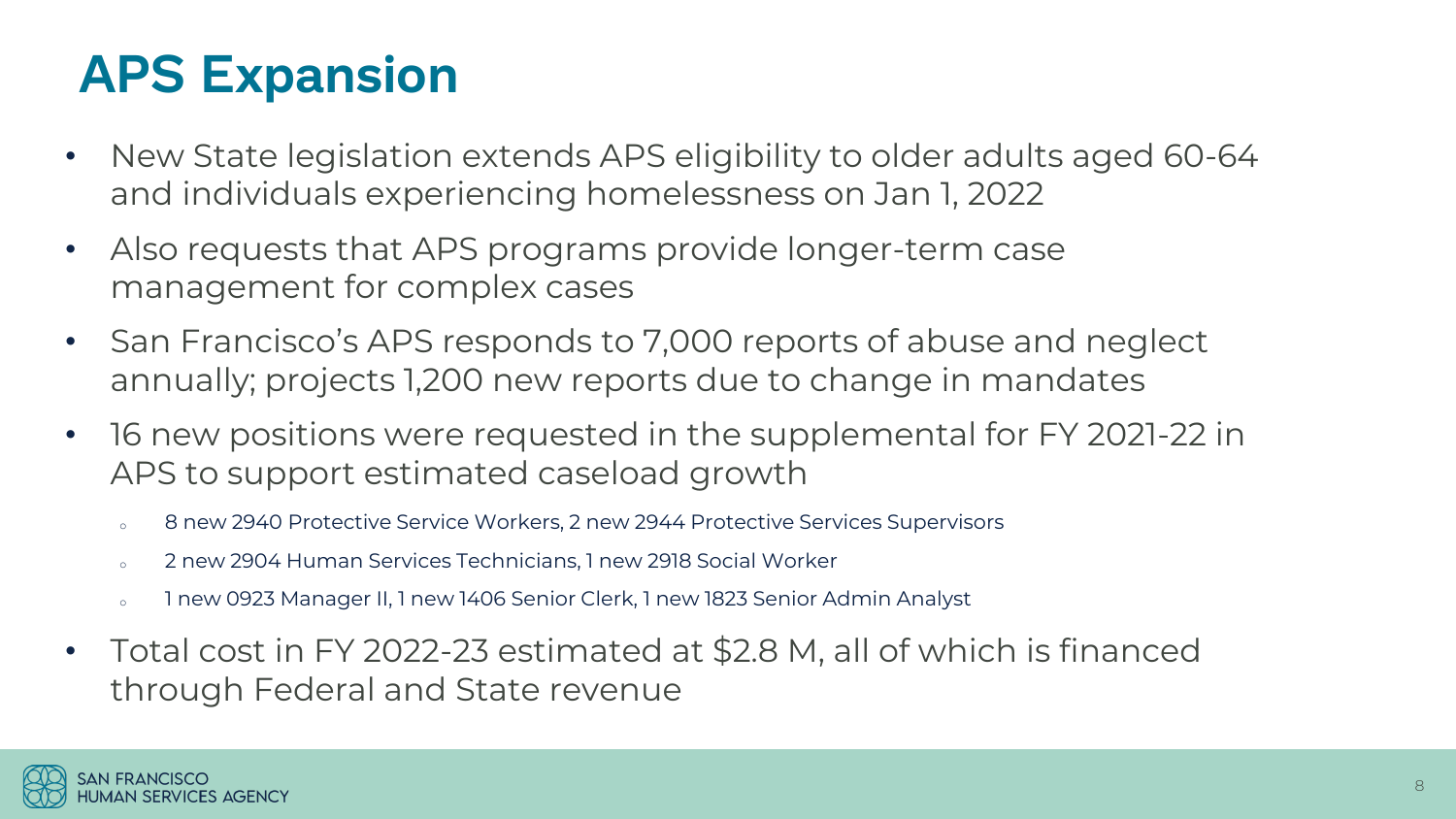## **APS Home Safe**

- Pilot launched in FY 2019-20 to provide specialized and highly-intensive case management to APS clients at imminent risk of homelessness
	- Since inception, allowed 70 individuals at risk of losing housing to remain safely and stably housed
- State expanding and extending Home Safe through FY 2023-24
	- <sup>o</sup> Program now includes clients actively experiencing homelessness
	- o Allows State funds to be used on longer-term care strategies such as assisted living placements
	- <sup>o</sup> Eliminates county match requirements
	- SF already received \$3.4 M in the current year and anticipates the same or larger allocation in FY 2022-23 based on the State budget
- New funding will be used to expand an existing contract with Institute on Aging and design new ways to collaborate with DPH and HSH

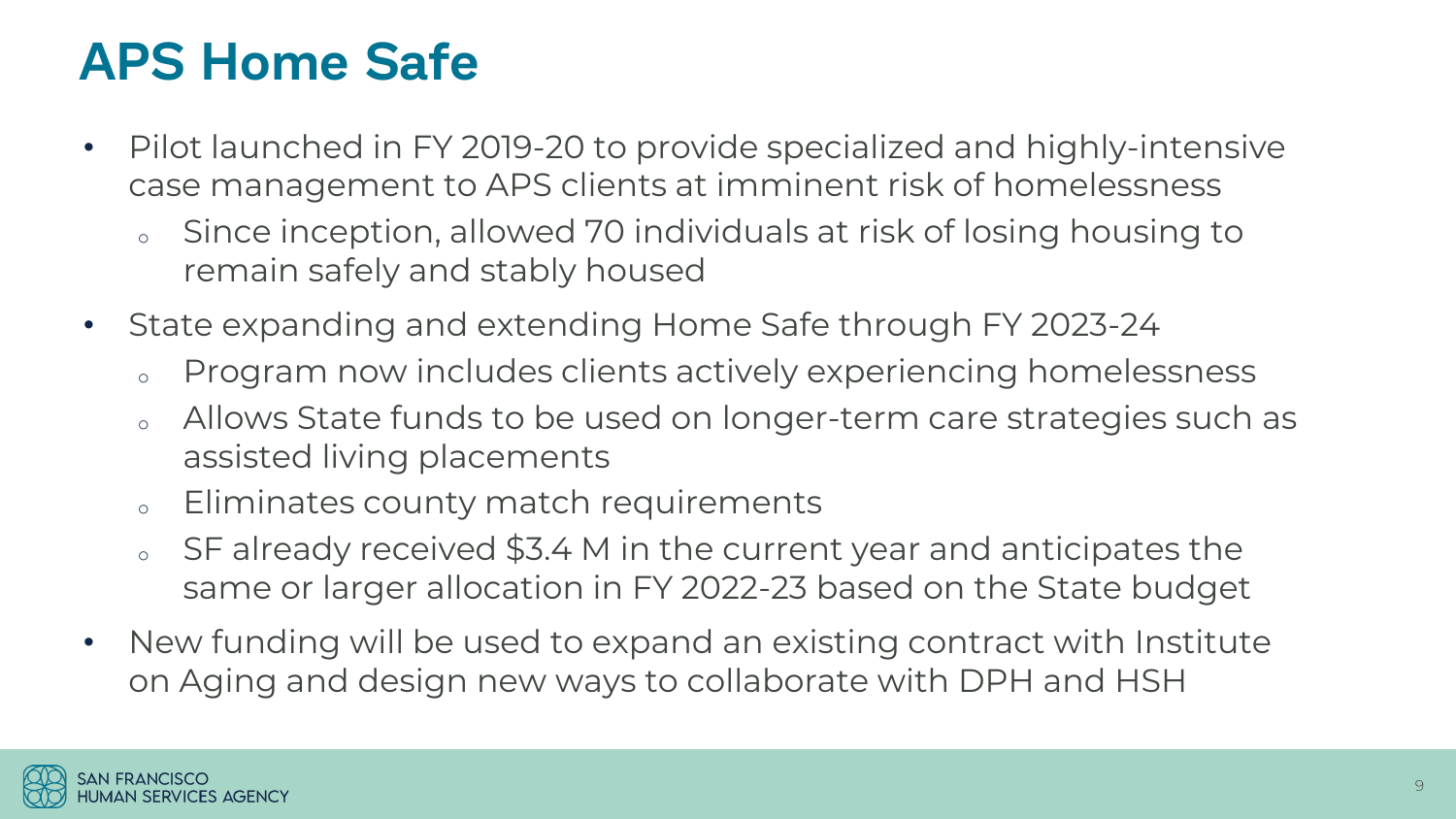## **IHSS in PSH**

- With temporary position authority granted by the Mayor's Office, IHSS is piloting a team of 7 new staff to connect individuals in permanent supportive housing (PSH) and the City's shelter system to IHSS services
	- <sup>o</sup> 6 new 2916 Social Work Specialists, 1 new 2914 Social Work Supervisor
	- o Staff will be assigned to specific PSH and shelter sites in close collaboration with HSH and DPH
	- <sup>o</sup> Pilot social workers will manage a smaller caseload of clients, allowing for more intensive services
	- <sup>o</sup> Anticipate connecting 1,000 new clients to IHSS within 2 years
	- o This would represent delivering roughly \$24 M in IHSS services at no added cost to the City (covered under IHSS MOE) beyond that of new IHSS City staff
- Cost in FY 2022-23 is estimated at \$872,000, of which \$295,230 is the local share, while the FY 2023-24 cost is \$1.1 M, of which \$378,985 is the local share

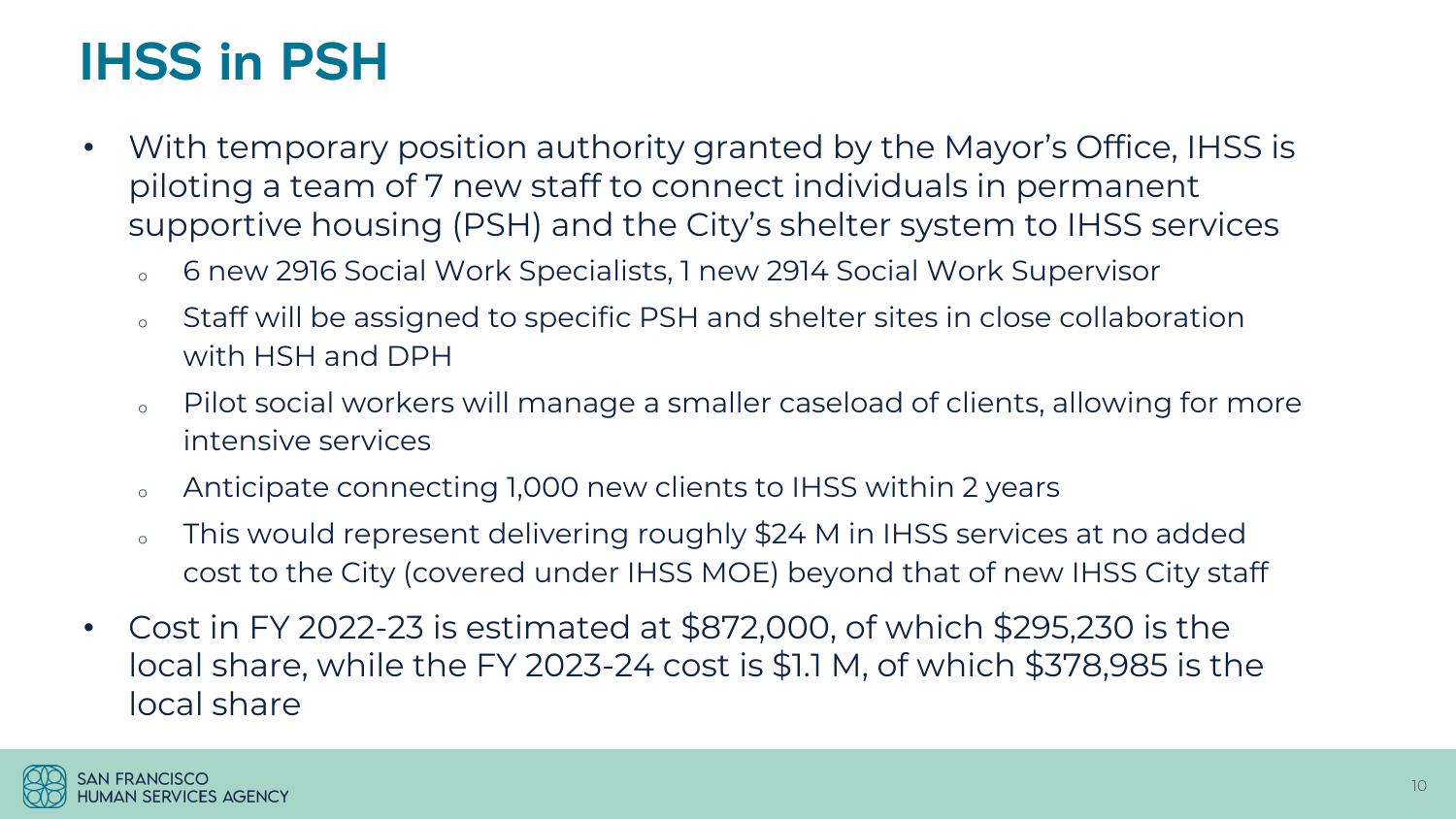### **New IHSS staff to address caseload growth**

- IHSS caseload has grown by just under 8% in past 2 years to more than 24,500 cases currently
- State projects a further 3% increase in FY 2022-23
- Additional staff needed to maintain current caseload and expand PSH pilot
	- 16 new 2918 HSA Social Workers, 5 new 2916 Social Work Specialists
	- 3 new 2914 Social Work Supervisors, 1 new 0923 Manager II and 1 new 1408 Principal Clerk
- Staff request based on staff-to-case ratios that allow IHSS to meet State-mandated assessment requirements
- Total cost in FY 2022-23 estimated at \$2.4 M, of which \$1.1 M is the local share; cost in FY 2023-24 estimated at \$3.2 M, of which \$1.4 M is the local share
- Failure to adequately staff the IHSS program risks contributing to unnecessary hospitalizations & premature institutionalizations of clients who would otherwise have been stabilized through IHSS support at home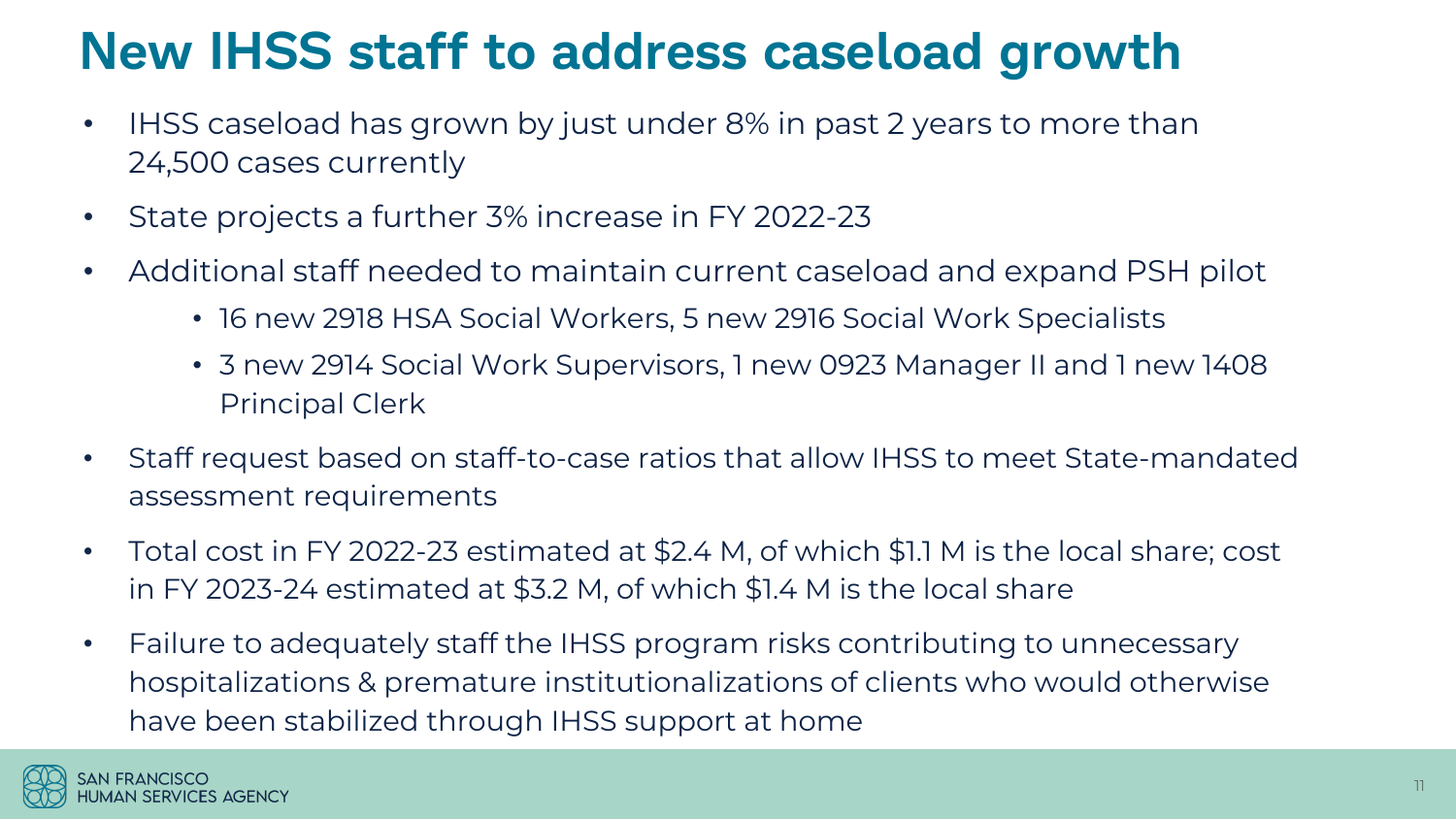## **DAS nutrition**

- Conclusion of Great Plates Delivered restaurant meal program in July
	- o Great Plates delivered over 3 M meals to over 4,000 clients in its 2+ years operating; also supported local restaurant sector
- 700 Great Plates clients have shifted to DAS nutrition programming, primarily home-delivered meals
- DAS proposal includes a request for \$2 M in new local funding, the estimated cost to support these clients